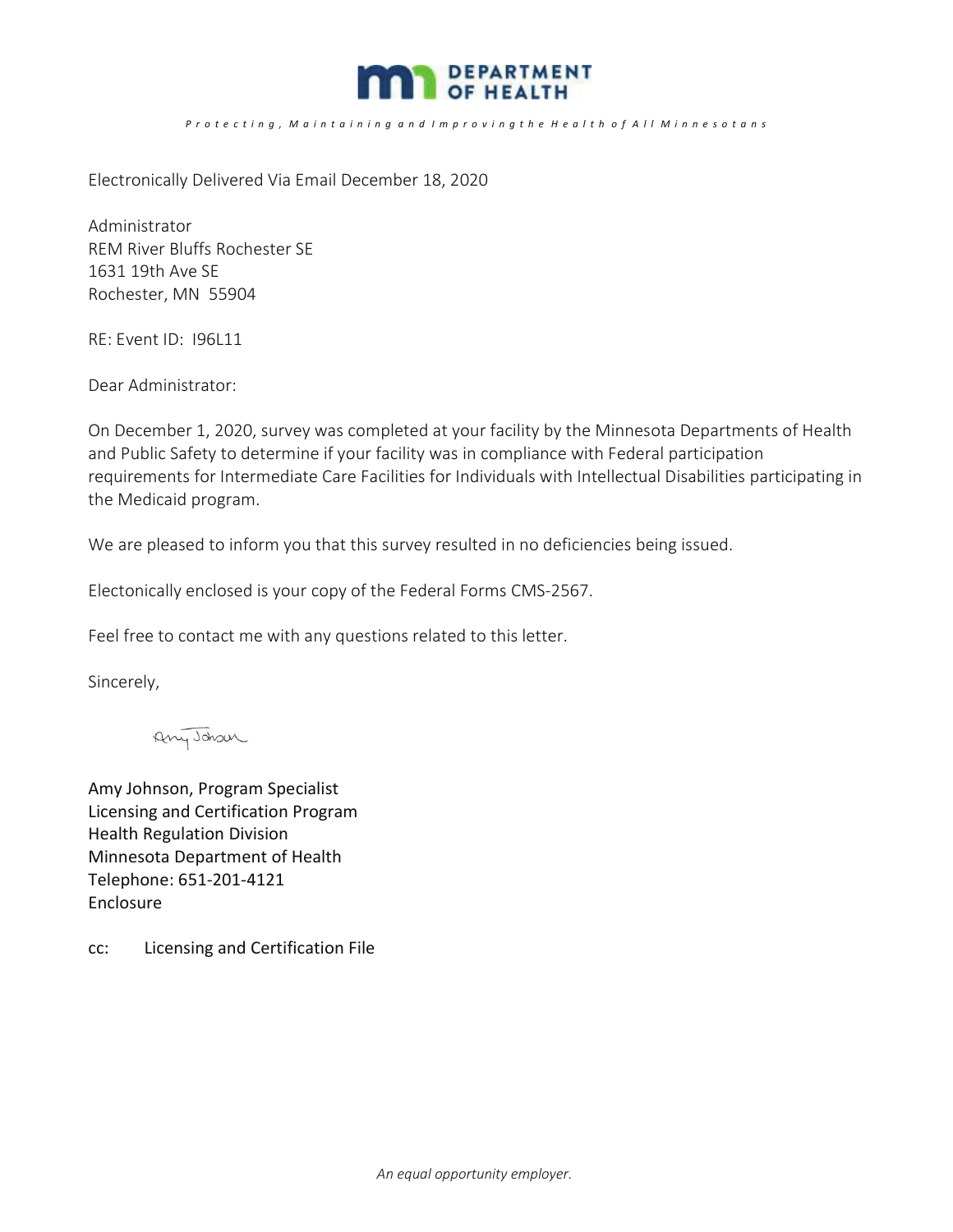| DEPARTMENT OF HEALTH AND HUMAN SERVICES<br>FORM APPROVED |                                                                                                                                                                                                                                                                                                                                                                                                                                             |                                                                       |                                       |                                                                                                                                                  |                                          |  |  |  |
|----------------------------------------------------------|---------------------------------------------------------------------------------------------------------------------------------------------------------------------------------------------------------------------------------------------------------------------------------------------------------------------------------------------------------------------------------------------------------------------------------------------|-----------------------------------------------------------------------|---------------------------------------|--------------------------------------------------------------------------------------------------------------------------------------------------|------------------------------------------|--|--|--|
|                                                          | CENTERS FOR MEDICARE & MEDICAID SERVICES<br>OMB NO. 0938-0391                                                                                                                                                                                                                                                                                                                                                                               |                                                                       |                                       |                                                                                                                                                  |                                          |  |  |  |
| STATEMENT OF DEFICIENCIES<br>AND PLAN OF CORRECTION      |                                                                                                                                                                                                                                                                                                                                                                                                                                             | (X1) PROVIDER/SUPPLIER/CLIA<br><b>IDENTIFICATION NUMBER:</b>          |                                       | (X2) MULTIPLE CONSTRUCTION                                                                                                                       | (X3) DATE SURVEY<br><b>COMPLETED</b>     |  |  |  |
| 24G347                                                   |                                                                                                                                                                                                                                                                                                                                                                                                                                             | B. WING                                                               |                                       | $\mathsf{C}$<br>12/01/2020                                                                                                                       |                                          |  |  |  |
|                                                          | NAME OF PROVIDER OR SUPPLIER                                                                                                                                                                                                                                                                                                                                                                                                                |                                                                       | STREET ADDRESS, CITY, STATE, ZIP CODE |                                                                                                                                                  |                                          |  |  |  |
| <b>REM RIVER BLUFFS ROCHESTER SE</b>                     |                                                                                                                                                                                                                                                                                                                                                                                                                                             |                                                                       |                                       | 1631 19TH AVE SE<br>ROCHESTER, MN 55904                                                                                                          |                                          |  |  |  |
| $(X4)$ ID<br><b>PREFIX</b><br><b>TAG</b>                 | SUMMARY STATEMENT OF DEFICIENCIES<br>(EACH DEFICIENCY MUST BE PRECEDED BY FULL<br>REGULATORY OR LSC IDENTIFYING INFORMATION)                                                                                                                                                                                                                                                                                                                |                                                                       |                                       | PROVIDER'S PLAN OF CORRECTION<br>(EACH CORRECTIVE ACTION SHOULD BE<br><b>PREFIX</b><br>CROSS-REFERENCED TO THE APPROPRIATE<br>TAG<br>DEFICIENCY) | (X5)<br><b>COMPLETION</b><br><b>DATE</b> |  |  |  |
| W 000                                                    | <b>INITIAL COMMENTS</b>                                                                                                                                                                                                                                                                                                                                                                                                                     |                                                                       |                                       | W 000                                                                                                                                            |                                          |  |  |  |
|                                                          | On November 30-December 1, 2020, an<br>abbreviated survey was completed at your facility<br>to conduct a complaint investigation. Your facility<br>was IN compliance with 42 CFR Part 483,<br>subpart I, requirements for Intermediate Care<br>Facilities for Individuals with Intellectual<br>Disabilities.<br>SUBSTANTIATED:<br>HG347009C - No Deficiencies Issued<br>HG347010C - No Deficiencies Issued<br>UNSUBSTANTIATED:<br>HG347008C |                                                                       |                                       |                                                                                                                                                  |                                          |  |  |  |
|                                                          |                                                                                                                                                                                                                                                                                                                                                                                                                                             |                                                                       |                                       |                                                                                                                                                  |                                          |  |  |  |
|                                                          |                                                                                                                                                                                                                                                                                                                                                                                                                                             | LABORATORY DIRECTOR'S OR PROVIDER/SUPPLIER REPRESENTATIVE'S SIGNATURE |                                       | <b>TITLE</b>                                                                                                                                     | (X6) DATE                                |  |  |  |

Any deficiency statement ending with an asterisk (\*) denotes a deficiency which the institution may be excused from correcting providing it is determined that other safeguards provide sufficient protection to the patients. (See instructions.) Except for nursing homes, the findings stated above are disclosable 90 days following the date of survey whether or not a plan of correction is provided. For nursing homes, the above findings and plans of correction are disclosable 14 days following the date these documents are made available to the facility. If deficiencies are cited, an approved plan of correction is requisite to continued program participation.

PRINTED: 12/18/2020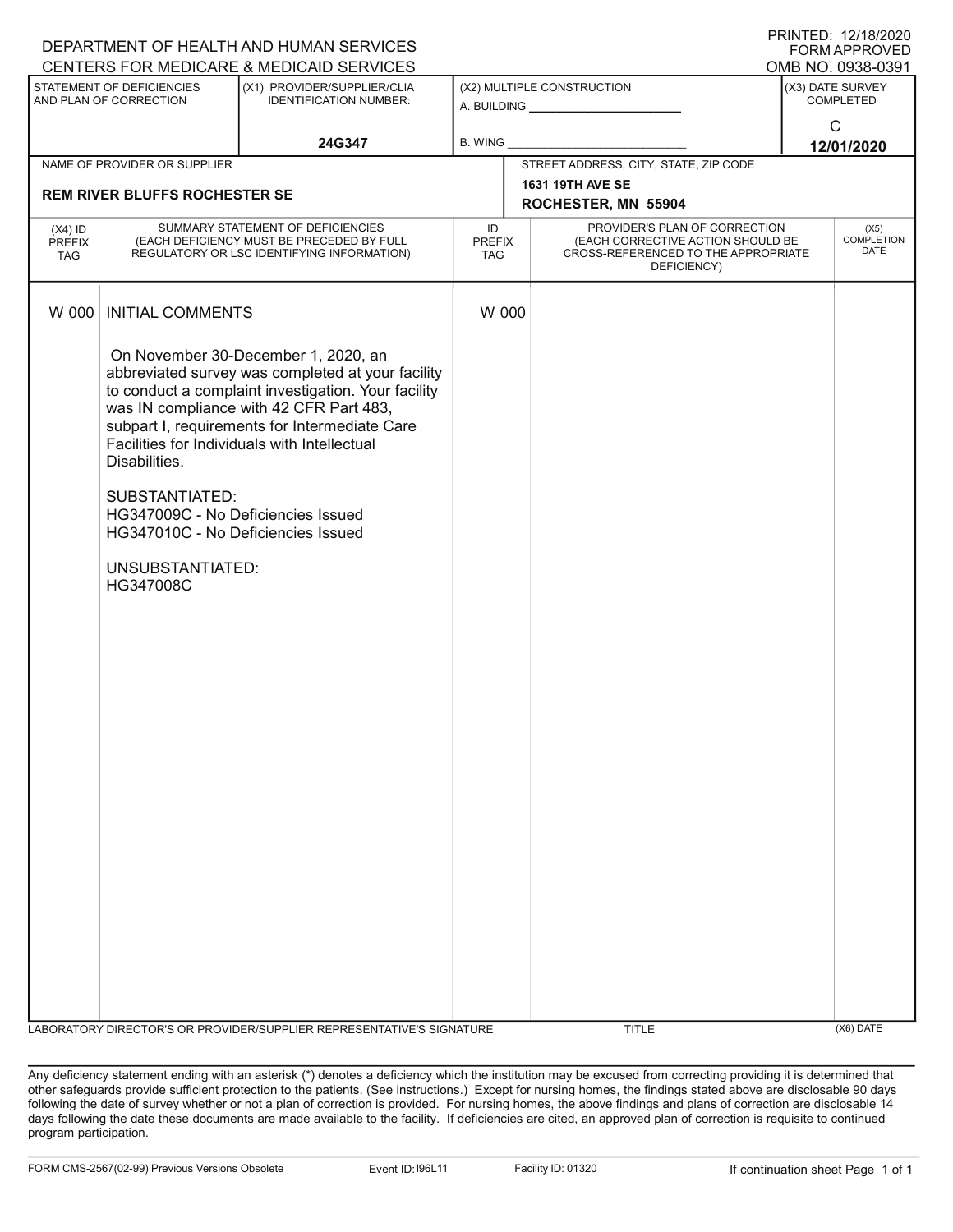

P r o t e c t i n g , M a i n t a i n i n g a n d I m p r o v i n g t h e H e a l t h o f A l I M i n n e s o t a n s

Emailed December 18, 2020

Administrator REM River Bluffs Rochester SE 1631 19th Ave SE Rochester, MN 55904

Re: Project Number: I96L11

Dear Administrator:

The above facility survey was completed on December 1, 2020 for the purpose of assessing compliance with Minnesota Department of Health Supervised Living Facility Rules. At the time of the survey, the survey team from the Minnesota Department of Health, Health Regulation Division, noted no violations of these rules promulgated under Minnesota Stat. section 144.653 and/or Minnesota Stat. Section 144.56.

Attached is the Minnesota Department of Health order form stating that no violations were noted at the time of this survey. The Minnesota Department of Health is documenting the State Licensing Correction Orders using federal software. Please disregard the heading of the fourth column which states, "Provider's Plan of Correction." This applies to Federal deficiencies only. There is no requirement to submit a Plan of Correction.

Please note it is your responsibility to share the information contained in this letter and the results of this visit with the President of your facility's Governing Body.

Feel free to contact me with any questions related to this letter.

Sincerely,

Any Johan

Amy Johnson, Program Specialist Licensing and Certification Program Health Regulation Division Minnesota Department of Health Telephone: 651-201-4121 Enclosure

cc: Licensing and Certification File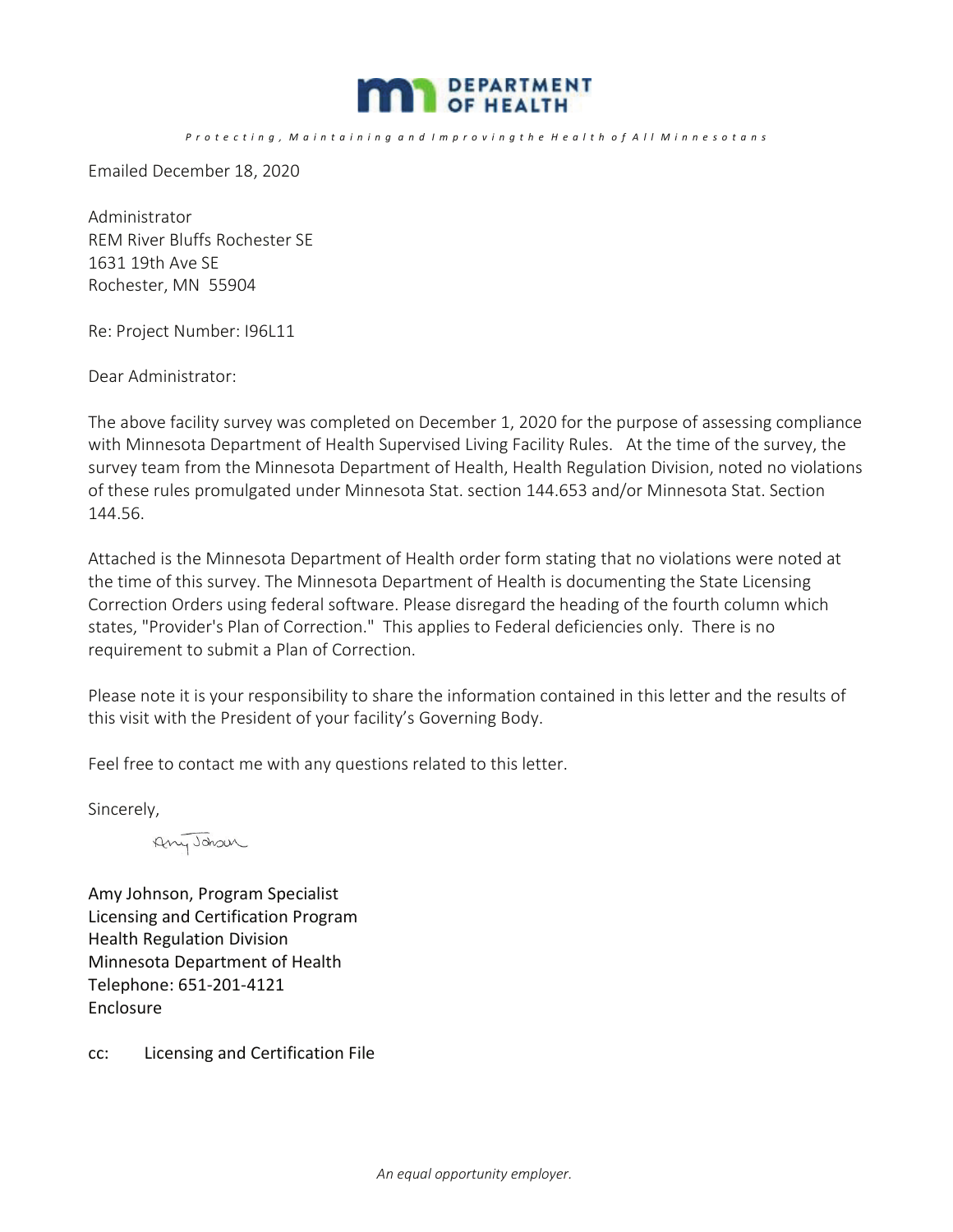| 1111 ALL 111016<br>Minnesota Department of Health   |                                                                                                                              |                                                                                                                                                                                                                                                                                                                                                                                                                                                                                                                                                                                                                                                                                                                                                                                                                                                                                                                                                                                                                                                                                                                                                                                                                                                                                                                                                                                                                                                                     |                                                         |                                                                                                                          |                                      |            |
|-----------------------------------------------------|------------------------------------------------------------------------------------------------------------------------------|---------------------------------------------------------------------------------------------------------------------------------------------------------------------------------------------------------------------------------------------------------------------------------------------------------------------------------------------------------------------------------------------------------------------------------------------------------------------------------------------------------------------------------------------------------------------------------------------------------------------------------------------------------------------------------------------------------------------------------------------------------------------------------------------------------------------------------------------------------------------------------------------------------------------------------------------------------------------------------------------------------------------------------------------------------------------------------------------------------------------------------------------------------------------------------------------------------------------------------------------------------------------------------------------------------------------------------------------------------------------------------------------------------------------------------------------------------------------|---------------------------------------------------------|--------------------------------------------------------------------------------------------------------------------------|--------------------------------------|------------|
| STATEMENT OF DEFICIENCIES<br>AND PLAN OF CORRECTION |                                                                                                                              | (X1) PROVIDER/SUPPLIER/CLIA<br><b>IDENTIFICATION NUMBER:</b>                                                                                                                                                                                                                                                                                                                                                                                                                                                                                                                                                                                                                                                                                                                                                                                                                                                                                                                                                                                                                                                                                                                                                                                                                                                                                                                                                                                                        | (X2) MULTIPLE CONSTRUCTION<br>A. BUILDING: A. BUILDING: |                                                                                                                          | (X3) DATE SURVEY<br><b>COMPLETED</b> |            |
|                                                     |                                                                                                                              | 01320                                                                                                                                                                                                                                                                                                                                                                                                                                                                                                                                                                                                                                                                                                                                                                                                                                                                                                                                                                                                                                                                                                                                                                                                                                                                                                                                                                                                                                                               | B. WING                                                 |                                                                                                                          | $\mathsf{C}$                         | 12/01/2020 |
|                                                     | NAME OF PROVIDER OR SUPPLIER                                                                                                 |                                                                                                                                                                                                                                                                                                                                                                                                                                                                                                                                                                                                                                                                                                                                                                                                                                                                                                                                                                                                                                                                                                                                                                                                                                                                                                                                                                                                                                                                     |                                                         | STREET ADDRESS, CITY, STATE, ZIP CODE                                                                                    |                                      |            |
|                                                     | <b>REM RIVER BLUFFS ROCHESTER SE</b>                                                                                         |                                                                                                                                                                                                                                                                                                                                                                                                                                                                                                                                                                                                                                                                                                                                                                                                                                                                                                                                                                                                                                                                                                                                                                                                                                                                                                                                                                                                                                                                     | <b>1631 19TH AVE SE</b><br>ROCHESTER, MN 55904          |                                                                                                                          |                                      |            |
| $(X4)$ ID<br><b>PREFIX</b><br><b>TAG</b>            | SUMMARY STATEMENT OF DEFICIENCIES<br>(EACH DEFICIENCY MUST BE PRECEDED BY FULL<br>REGULATORY OR LSC IDENTIFYING INFORMATION) |                                                                                                                                                                                                                                                                                                                                                                                                                                                                                                                                                                                                                                                                                                                                                                                                                                                                                                                                                                                                                                                                                                                                                                                                                                                                                                                                                                                                                                                                     |                                                         | PROVIDER'S PLAN OF CORRECTION<br>(EACH CORRECTIVE ACTION SHOULD BE<br>CROSS-REFERENCED TO THE APPROPRIATE<br>DEFICIENCY) | (X5)<br><b>COMPLETE</b><br>DATE      |            |
| 5 000                                               | <b>Initial Comments</b>                                                                                                      |                                                                                                                                                                                                                                                                                                                                                                                                                                                                                                                                                                                                                                                                                                                                                                                                                                                                                                                                                                                                                                                                                                                                                                                                                                                                                                                                                                                                                                                                     | 5 0 0 0                                                 |                                                                                                                          |                                      |            |
| Minnesota Department of Health                      | corrected.<br><b>SUBSTANTIATED</b><br>UNSUBSTANTIATED:<br>HG347008C                                                          | In accordance with Minnesota Statute, section<br>144.56 and/or Minnesota Statute, section<br>144.653, this correction order has been issued<br>pursuant to a survey. If, upon reinspection, it is<br>found that the deficiency or deficiencies cited<br>herein are not corrected, a fine for each violation<br>not corrected shall be assessed in accordance<br>with a schedule of fines promulgated by rule of<br>the Minnesota Department of Health.<br>Determination of whether a violation has been<br>corrected requires compliance with all<br>requirements of the rule provided at the tag<br>number and MN Rule number or MN Statute<br>indicated below. When a rule or statute contains<br>several items, failure to comply with any of the<br>items will be considered lack of compliance.<br>Lack of compliance upon re-inspection with any<br>item of multi-part rule will result in the<br>assessment of a fine even if the item that was<br>violated during the initial inspection was<br>You may request a hearing on any assessments<br>that may result from non-compliance with these<br>orders provided that a written request is made to<br>the Department within 15 days of receipt of a<br>notice of assessment for non-compliance.<br>On November 30-December 1, 2020, a<br>complaint investigation was conducted. The<br>following complaint(s) was found to be:<br>HG347009C - No State Orders Issued<br>HG347010C - No State Orders Issued |                                                         |                                                                                                                          |                                      |            |

LABORATORY DIRECTOR'S OR PROVIDER/SUPPLIER REPRESENTATIVE'S SIGNATURE TITLE TITLE THE CONSERVATION OF THE CONST